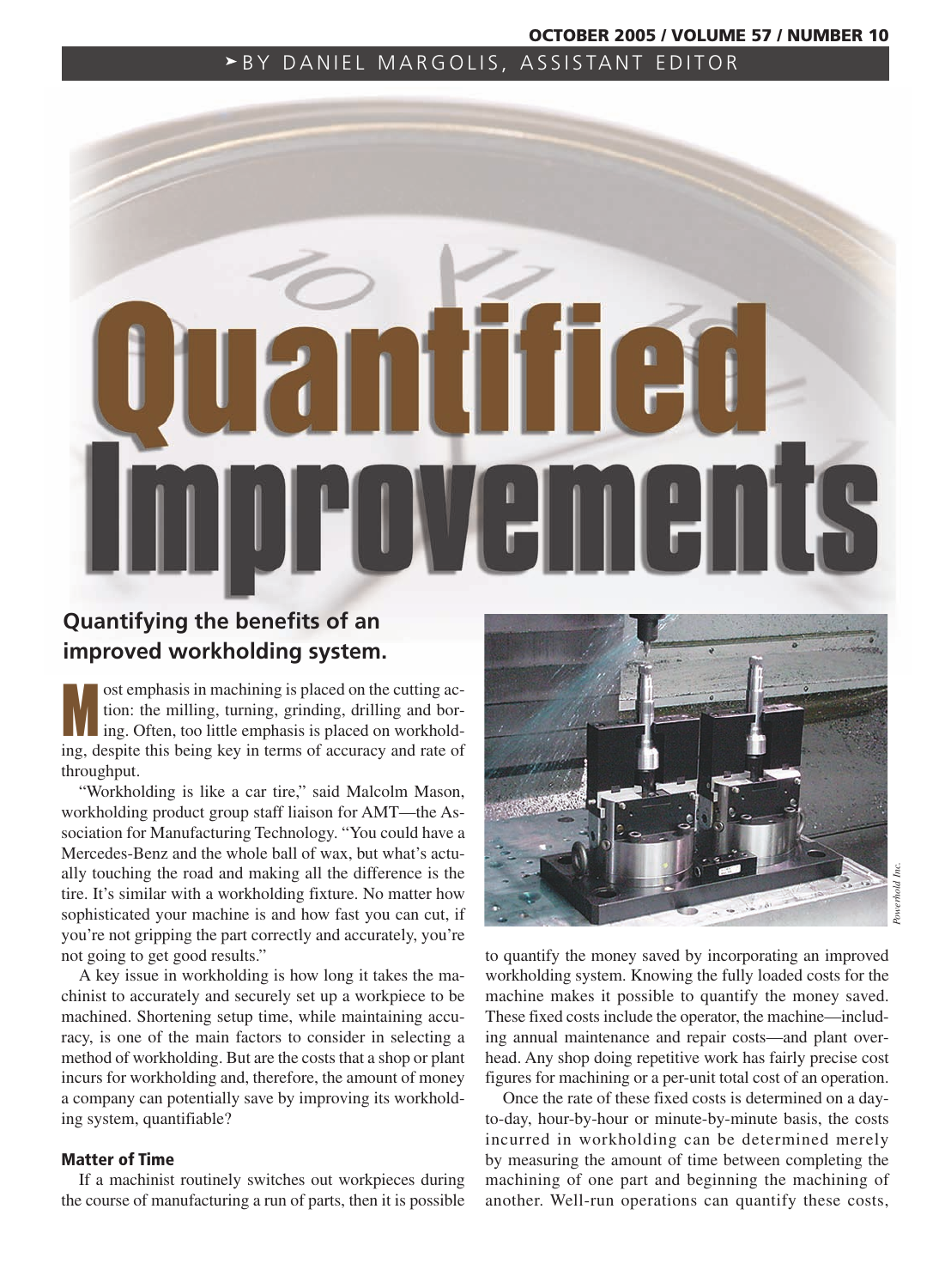and thereby quantify the benefits of an improved workholding system, such as an automated system that replaced a manual one.

"The quantification is the difference in the time it takes a man to go around with a wrench tightening manual clamping elements, as opposed to pushing a button on a hydraulic circuit and clamping it all up," said Dennis Kelly, estimating manager for City Machine Tool & Die Inc., Muncie, Ind., a manufacturer of hydraulic clamps.

Kelly recommends City Machine's customers quantify the benefits of an improved workholding system from a simple perspective of time. Magneti Marelli Powertrain USA Inc., Sanford, N.C., does exactly that. The company produces automotive throttle bodies, fuel-injection systems and carburetors using 50 CNC machines, 15 of which are horizontal machining centers. A minority of its workholding involves manual clamps. The majority of its work is done on hydraulically actuated holding fixtures custom-designed and



**The costs incurred in workholding can be determined merely by measuring the amount of time between completing the machining of one part and beginning the machining of another.**

fabricated by City Machine.

"The raw time to change a part on a hydraulic fixture is roughly 8 or 10 seconds to take the part off, blow it off, present a new part and clamp it. That compares with 30 to 40 seconds for a manual clamp or clamps," said Mark Ziegler, lead engineer for Magneti Marelli.

The company uses the time it gained to have an operator run two machines instead of one, meaning labor utilization is increased by 50 percent. "We're sensitive to that," Ziegler said. "We measure labor in terms of hours per thousand parts, and we set specific dollar figures. Every dime is a big driver when you're making so many parts, when you multiply it by 100,000 or 200,000 [parts per year]. You are easily able to justify spending the extra \$20,000 or \$30,000 for better fixtures."

# **Time Is Money**

Methods to quantify the costs incurred in workholding can vary according to the philosophy of a shop, but more often than not it comes down to measuring time spent in setup. "Most people do it the same way. They look at whatever their floor time costs,"

# **Ergonomically speaking**

**O**ne factor among the potential benefits of an improved workholding system that is less quantifiable than time and money, but certainly holds value to a machining shop, is the human element. "You want to consider the wearing out of your operator," said Doug Green, president of Vac-U-Lok, a Rockford, Ill.-based manufacturer of vacuum workholding systems.

This consideration is a matter of ergonomics, an applied science concerned with designing and arranging things people use so that they interact efficiently and safely. "If [machinists] aren't exerting themselves in trying to clamp down a vice or screw in and screw out a dozen bolts at a time, they're more refreshed and more excited about coming to work, and you get more out of them," Green added. "But that's really hard to quantify."

Nevertheless, the condition of a shop's staff certainly holds value, especially when one considers the cost of hiring and training, and the increased misloads and machine tool maintenance problems



**An operator releases completed workpieces by simply turning the handle on a vacuum chuck valve by 90º to the "off" position.**

that can come with a tired operator.

Mark Ziegler, lead engineer for Magneti Marelli Powertrain USA Inc., noted that he's worked on jobs where operators frequently needed to be moved because they could no longer perform a certain task. "[Operator burnout] has real [costs] when you have to change out operators every 2 months because of a high burnout rate," Ziegler said.

According to Dan Peretz, director of sales for De-Sta-Co Industries, Madison Heights, Mich., a manufacturer of workholding and parts-handling systems, this is an issue manufacturers often fail to recognize in considering an improved workholding system. He's had discussions with customers in which he attempted to justify why they should improve their workholding processes. "They say, 'We're not really sure how much of an improvement that really gives us, and we don't run that many parts,' and they come up with a lot of roadblocks," Peretz said. He added that, in these discussions, his customers often fail to consider the time and effort the operator spends setting up workholding.

However, simplifying workholding can have an adverse effect on some operators. "It goes both ways," said Carl Reed, president and CEO of Abbott Workholding Products. "I have some folks in my shop that are wonderful at setting things up, because they're very creative." This is a valued challenge for his staff. "They're bored stiff if you tell them to just push the button and watch the parts come off." —*D. Margolis*